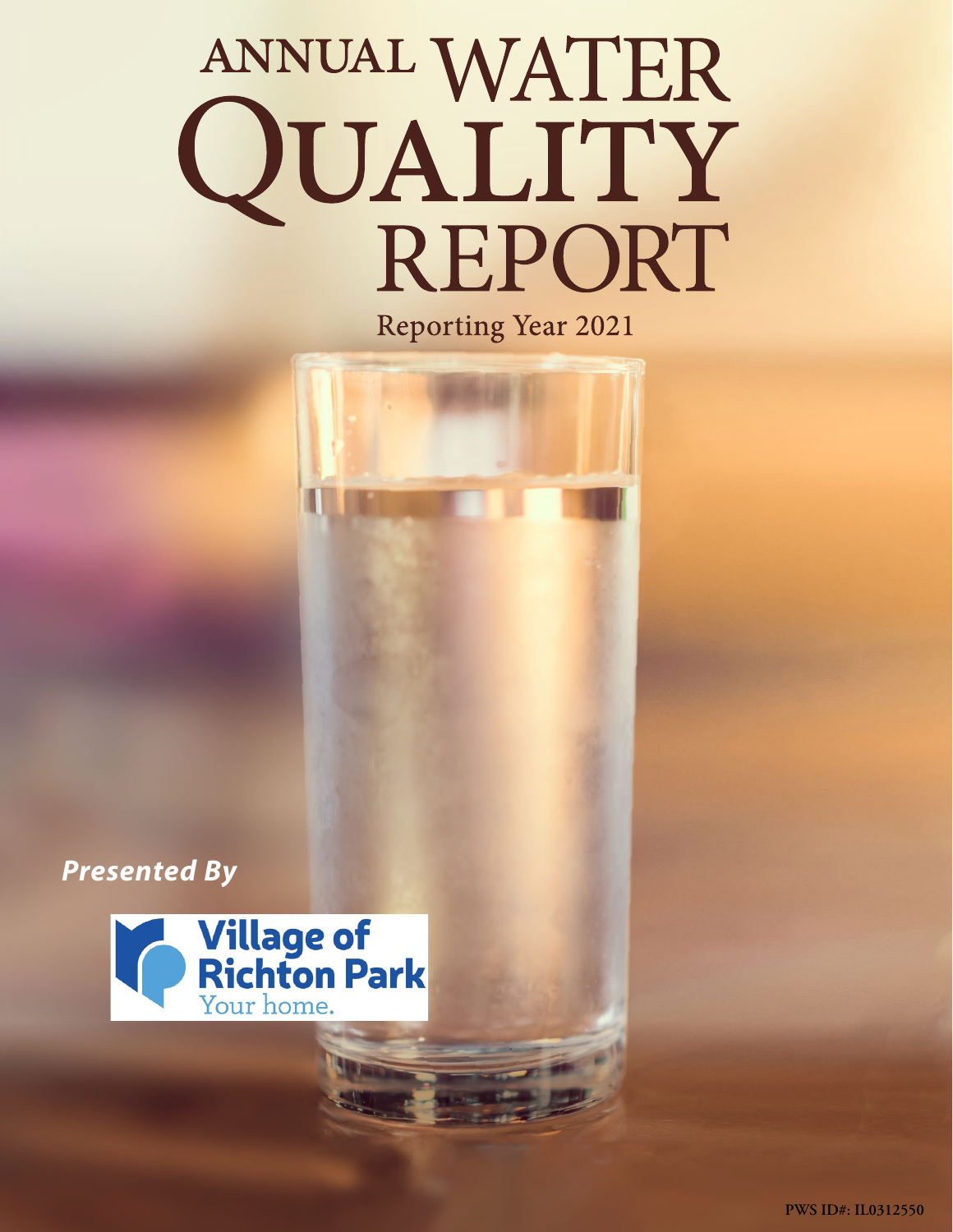#### **We've Come a Long Way**

Once again, we are proud to present our annual water quality report covering the period between January 1 and December 31, 2021. In a matter of only a few decades, drinking water has become exponentially safer and propose more reliable than at any other point in human history. Our exceptional staff continues to work hard every day—at all hours—to deliver the highest-quality drinking water without interruption. Although the challenges ahead are many, we feel that by relentlessly investing in customer outreach and education, new treatment technologies, system upgrades, and training, the payoff will be reliable, high-quality tap water delivered to you and your family.

#### **Source Water Assessment**

VIe want our valued customers to be informed about their water quality. The source water assessment for our supply has been completed by the Illinois EPA. If you would

like a copy of this information, please stop by Village Hall or call our water operator at (708) 481-8950. To view a summary version of the completed source water assessments, including information on the importance of source water, susceptibility to contamination determination, and documentation and recommendation of source water protection efforts, you may access

the Illinois EPA website at [http://www.epa.state.il.us/cgi-bin/](http://www.epa.state.il.us/cgi-bin/wp/swap-fact-sheets.pl) [wp/swap-fact-sheets.pl](http://www.epa.state.il.us/cgi-bin/wp/swap-fact-sheets.pl).

## **Public Meetings**

We want our valued customers to be informed about<br>their water quality. If you would like to learn<br>more also feel welcome to strend our of our application more, please feel welcome to attend any of our regularly scheduled board meetings. The village also provides a quarterly newsletter as well as information you can obtain at the community center, library, and Village Hall.

#### **Important Health Information**

Some people may be more vulnerable to contaminants<br>in drinking water than the general population. Immunocompromised persons such as persons with cancer undergoing chemotherapy, persons who have undergone organ transplants, people with HIV/AIDS or other immune system disorders, some elderly, and infants may be particularly

at risk from infections. These people should seek advice about drinking water from their health care providers. The U.S. EPA/CDC (Centers for Disease Control and Prevention) guidelines on appropriate means to lessen the risk of infection by *Cryptosporidium* and other microbial contaminants are

available from the Safe Drinking Water Hotline at (800) 426-4791 or [http://water.epa.gov/drink/](http://water.epa.gov/drink/hotline) [hotline.](http://water.epa.gov/drink/hotline)

#### **Where Does My Water Come From?**

The water production system currently pulls from groundwater and utilizes ion exchange and aeration treatment facilities. Our total maximum daily pumping

 $66$ **When the well is dry, we know the worth of water.** *—Benjamin Franklin*

99

capacity is 3,400 gallons per minute (4.9 million gallons per day). We have one million gallons of storage. In 2010 we delivered a total of 390,693,000 gallons, for an average of 1.07 million gallons per day. In 2020 we delivered 366,441,000 gallons, which is an average of 1.014 million gallons per day.

**Water Treatment Process**

The village water system consists<br>of three wells, each with its own treatment and elevated tank for water storage. Our water treatment plants are located in Richton Hills subdivision, with a capacity of 250,000 gallons of storage; Lakewood subdivision, with a capacity of 250,000 gallons of storage; and the Lincoln Crossings subdivision, which has a capacity of 500,000 gallons of storage.



The water distribution system consists of approximately 42 miles of pipe ranging from 6 to 16 inches in diameter. There are also 650 fire hydrants, 600 water main line valves, and approximately 3,500 water meters ranging in size from 3/4 to 3 inches.

Chlorine is added as a precaution against any bacteria that may still be present. (We carefully monitor the amount of chlorine, adding the lowest quantity necessary to protect the safety of your water without compromising taste.) Fluoride (to prevent tooth decay) and a corrosion inhibitor (to protect distribution system pipes) are added before the water is pumped to sanitized water towers and into your home or business.

#### QUESTIONS? For more information about this report, or for any questions relating to your drinking water, please call Michael Wegrzyn, Director of Public Works, at (708) 481-8950, ext. 147.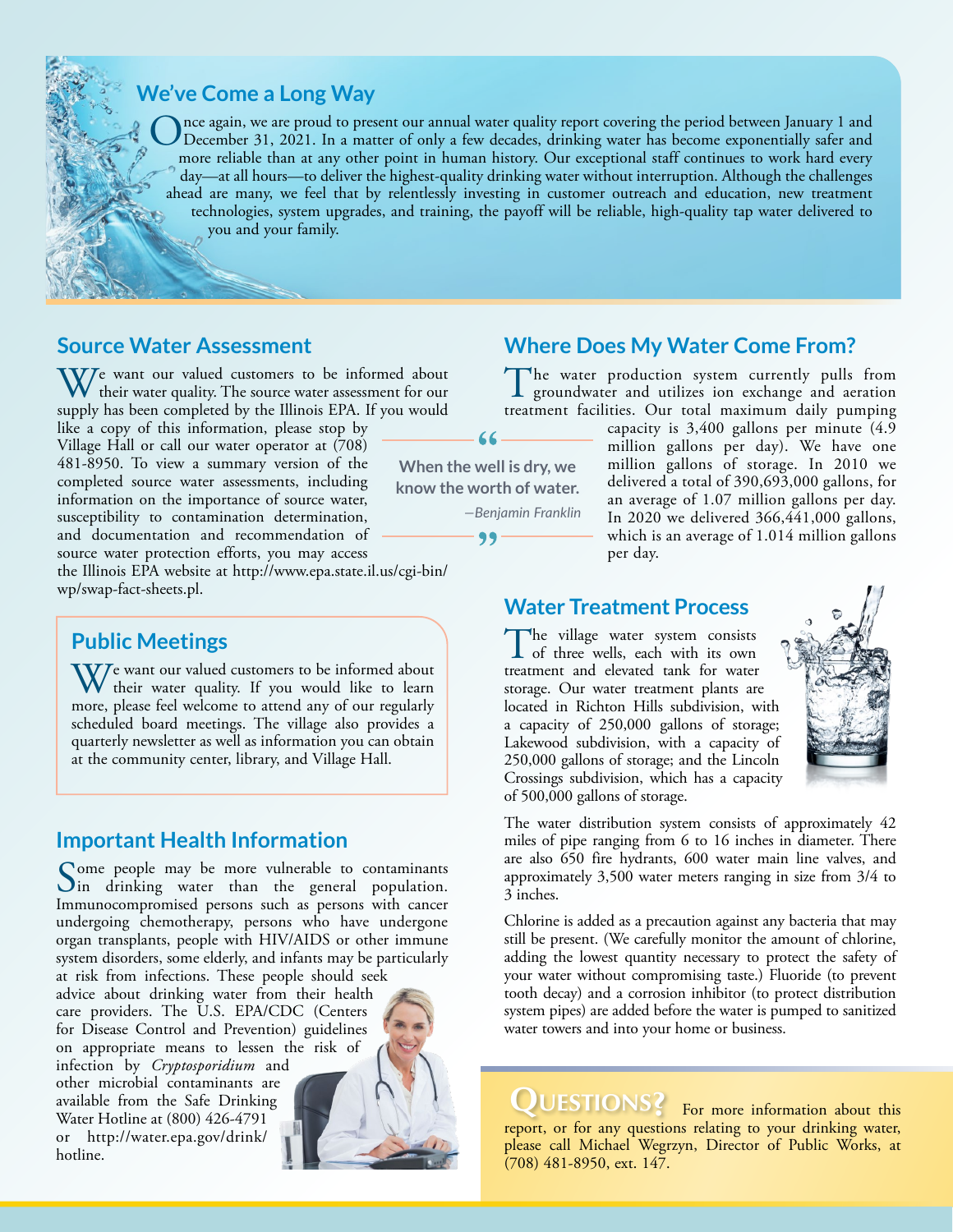# **Substances That Could Be in Water**

To ensure that tap water is safe to drink, the U.S. EPA prescribes regulations limiting the amount of certain contaminants in water provided by public water systems. U.S. Food and Drug Administration regulations establish limits for contaminants in bottled water, which must provide the same protection for public health. Drinking water, including bottled water, may reasonably be expected to contain at least small amounts of some contaminants. The presence of these contaminants does not necessarily indicate that the water poses a health risk.

The sources of drinking water (both tap water and bottled water) include rivers, lakes, streams, ponds, reservoirs, springs, and wells. As water travels over the surface of the land or through the ground, it dissolves naturally occurring minerals, in some cases, radioactive material, and substances resulting from the presence of animals or from human activity. Substances that may be present in source water include:

Microbial Contaminants, such as viruses and bacteria, which may come from sewage treatment plants, septic systems, agricultural livestock operations, or wildlife;

Inorganic Contaminants, such as salts and metals, which can be naturally occurring or may result from urban stormwater runoff, industrial or domestic wastewater discharges, oil and gas production, mining, or farming;

Pesticides and Herbicides, which may come from a variety of sources such as agriculture, urban stormwater runoff, and residential uses;

Organic Chemical Contaminants, including synthetic and volatile organic chemicals, which are by-products of industrial processes and petroleum production and may also come from gas stations, urban stormwater runoff, and septic systems;

Radioactive Contaminants, which can be naturally occurring or may be the result of oil and gas production and mining activities.

For more information about contaminants and potential health effects, call the U.S. EPA's Safe Drinking Water Hotline at (800) 426-4791.

## **How Long Can I Store Drinking Water?**

The disinfectant in drinking water will eventually dissipate even in a closed container. If that container housed bacteria prior to filling up with the tap water the bacteria may continue to grow once the disinfectant has dissipated. Some experts believe that water could be stored up to six months before needing to be replaced. Refrigeration will help slow the bacterial growth.

õ



# **Lead in Home Plumbing**

If present, elevated levels of lead can cause<br>serious health problems, especially for **T** f present, elevated levels of lead can cause pregnant women and young children. Lead in drinking water is primarily from materials and components associated with service lines and home plumbing. We are responsible for providing high-quality drinking water, but

we cannot control the variety of materials used in plumbing components. When your water has been sitting for several hours, you can minimize the potential for lead exposure by flushing your tap for 30 seconds to two minutes before using water for drinking or cooking. If you are concerned about lead in your water, you may wish to have your water tested. Information on lead in drinking water, testing methods, and steps you can take to minimize exposure is available from the Safe Drinking Water Hotline at (800) 426-4791 or at [www.](http://www.epa.gov/safewater/lead) [epa.gov/safewater/lead.](http://www.epa.gov/safewater/lead)

# **Water Conservation Tips**

You can play a role in conserving water and saving yourself<br>money in the process by becoming conscious of the<br>money of unter wave bounded is using and by looking for amount of water your household is using and by looking for ways to use less whenever you can. It is not hard to conserve water. Here are a few tips:

- Automatic dishwashers use 15 gallons for every cycle, regardless of how many dishes are loaded. So get a run for your money and load it to capacity.
- Turn off the tap when brushing your teeth.
- Check every faucet in your home for leaks. Just a slow drip can waste 15 to 20 gallons a day. Fix it and you can save almost 6,000 gallons per year.
- Check your toilets for leaks by putting a few drops of food coloring in the tank. Watch for a few minutes to see if the color shows up in the bowl. It is not uncommon to lose up to 100 gallons a day from an invisible toilet leak. Fix it and you save more than 30,000 gallons a year.

 $\bullet$ 

• Use your water meter to detect hidden leaks. Simply turn off all taps and water using appliances. Then check the meter after 15 minutes. If it moved, you have a leak.

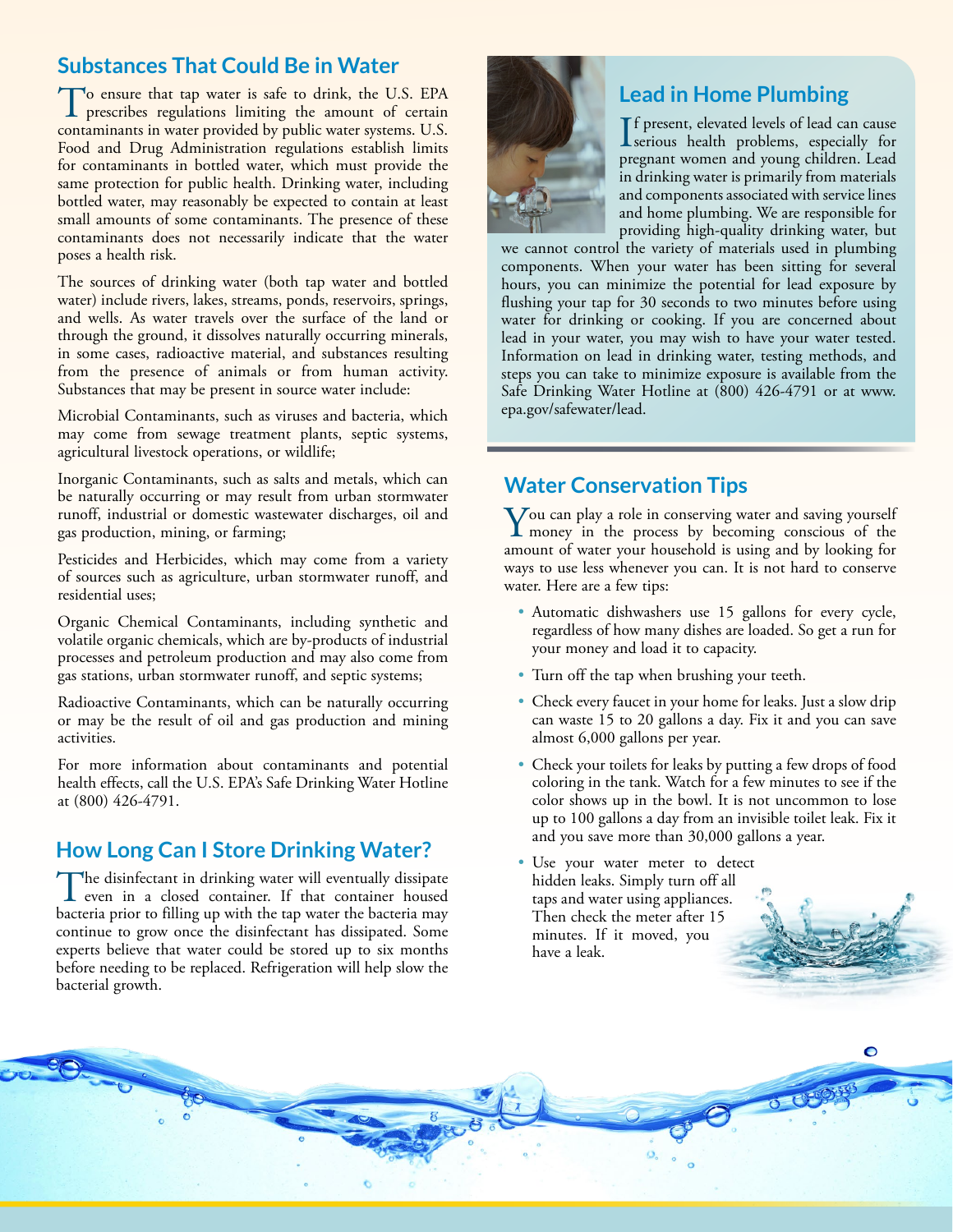

## **Definitions**

**90th %ile:** The levels reported for lead and copper represent the 90th percentile of the total number of sites tested. The 90th percentile is equal to or greater than 90% of our lead and copper detections.

**AL (Action Level):** The concentration of a contaminant that triggers treatment or other required actions by the water supply.

**MCL (Maximum Contaminant Level):** The highest level of a contaminant that is allowed in drinking water. MCLs are set as close to the MCLGs as feasible using the best available treatment technology.

**MCLG (Maximum Contaminant Level Goal):** The level of a contaminant in drinking water below which there is no known or expected risk to health. MCLGs allow for a margin of safety.

**MRDL (Maximum Residual Disinfectant Level):** The highest level of a disinfectant allowed in drinking water. There is convincing evidence that addition of a disinfectant is necessary for control of microbial contaminants.

**MRDLG (Maximum Residual Disinfectant Level Goal):** The level of a drinking water disinfectant below which there is no known or expected risk to health. MRDLGs do not reflect the benefits of the use of disinfectants to control microbial contaminants.

**NA:** Not applicable.

**ND (Not detected):** Indicates that the substance was not found by laboratory analysis.

**pCi/L (picocuries per liter):** A measure of radioactivity.

**ppb (parts per billion):** One part substance per billion parts water (or micrograms per liter).

**ppm (parts per million):** One part substance per million parts water (or milligrams per liter).